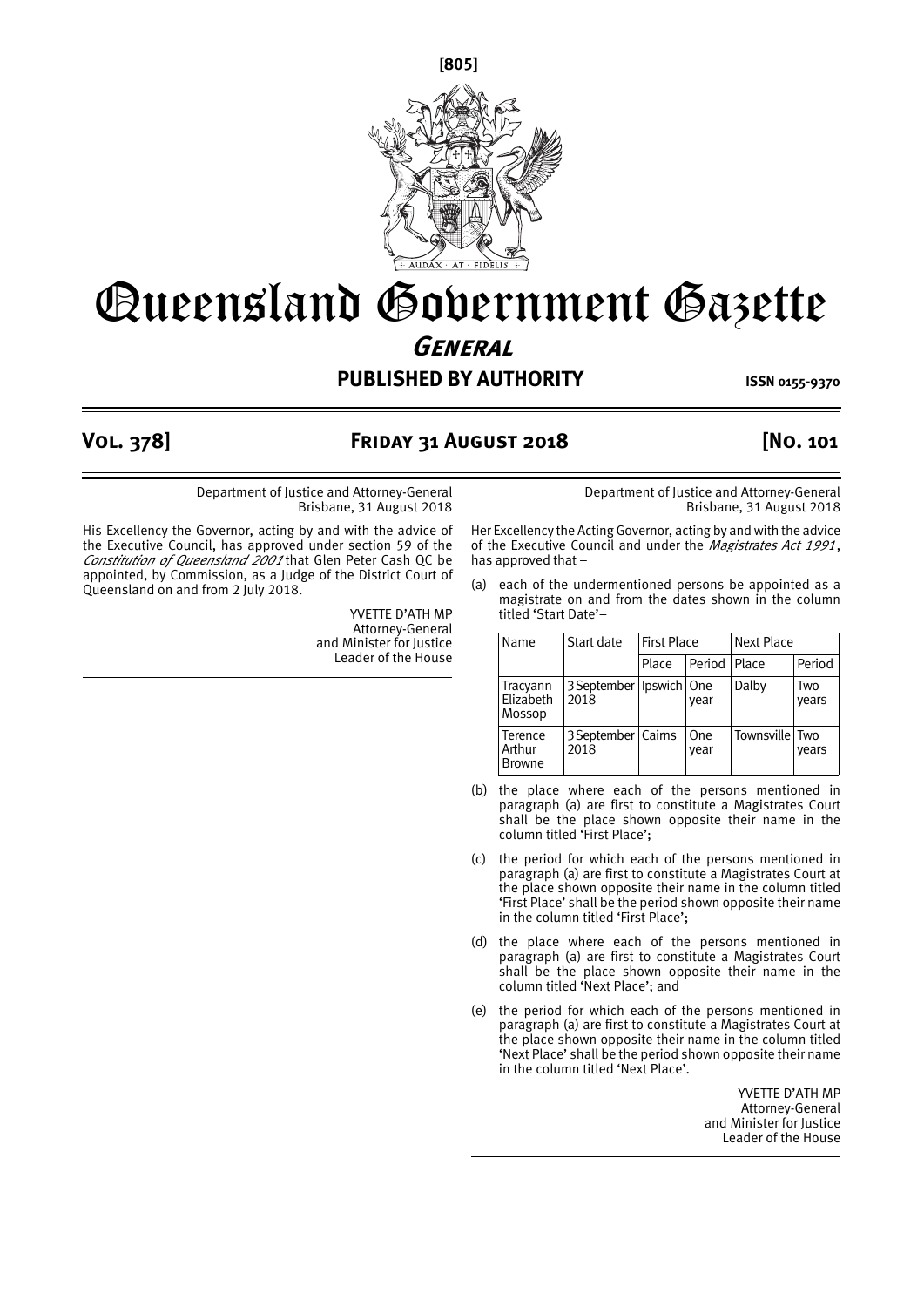Queensland Health Brisbane, 30 August 2018

The Honourable Catherine Holmes, Chief Justice of Queensland, Acting Governor, acting by and with the advice of the Executive Council and under the provisions of the *Health Ombudsman Act 2013*, has approved the appointment of the following persons as members of panels of assessors for a term of five years commencing on the date published in the Queensland Government Gazette:

### **PUBLIC PANEL OF ASSESSORS**

Jennifer Felton

Paul Murdoch

Fiona Petty

## **CHINESE MEDICINE PRACTITIONERS PANEL OF ASSESSORS**

Mark Crain

### **MEDICAL PRACTITIONERS PANEL OF ASSESSORS**

Jules Black Michael Daly Brian De'Ambrosis David Ellwood Kong Goh Steven Goode Tal Jacobson Csongor Oltvolgyi Jonathan Osborne John Phipps David Rosengren Gordon Senator Richard Slaughter Thomas Snow Frederick Walden Edward Weaver

Morgan Windsor

### **NURSING AND MIDWIFERY PANEL OF ASSESSORS**

Harriet Barker Melanie Birks Victoria Boden Andrew Cameron Kim Forrester Stephen Lewis Barbara Soong Anthony Tuckett

### **OCCUPATIONAL THERAPISTS PANEL OF ASSESSORS**

Marea Webb

### **OPTOMETRISTS PANEL OF ASSESSORS**

Lisa Penrose-Herbert

### **PHARMACISTS PANEL OF ASSESSORS**

Kenneth Hargreaves Karalyn Huxhagen Kerrie Kensell Erin Musgrave Andrew Petrie

### **PHYSIOTHERAPISTS PANEL OF ASSESSORS**

Peter Cattach Anne Jones

### **PODIATRISTS PANEL OF ASSESSORS** Nadine Archibald

### **PSYCHOLOGISTS PANEL OF ASSESSORS**

Deborah Anderson Karen Butler Rebekah Doley Roger Dooley Justin Kenardy Timothy Lowry Andrea Quinn

> Steven Miles MP Minister for Health and Minister for Ambulance Services

*Salvation Army (Queensland) Property Trust Act 1930* (Section 17)

#### **APPOINTMENT OF NEW SECRETARY**

PURSUANT to the provisions of section 17 of the *Salvation Army (Queensland) Property Trust Act of 1930* , I hereby give notice of the appointment on and from the 14 August 2018, of Elizabeth Joy CRUICKSHANK as Secretary of the Salvation Army (Queensland) Property Trust.

> BRIAN PEDDLE, General (by his attorney Floyd John Tidd)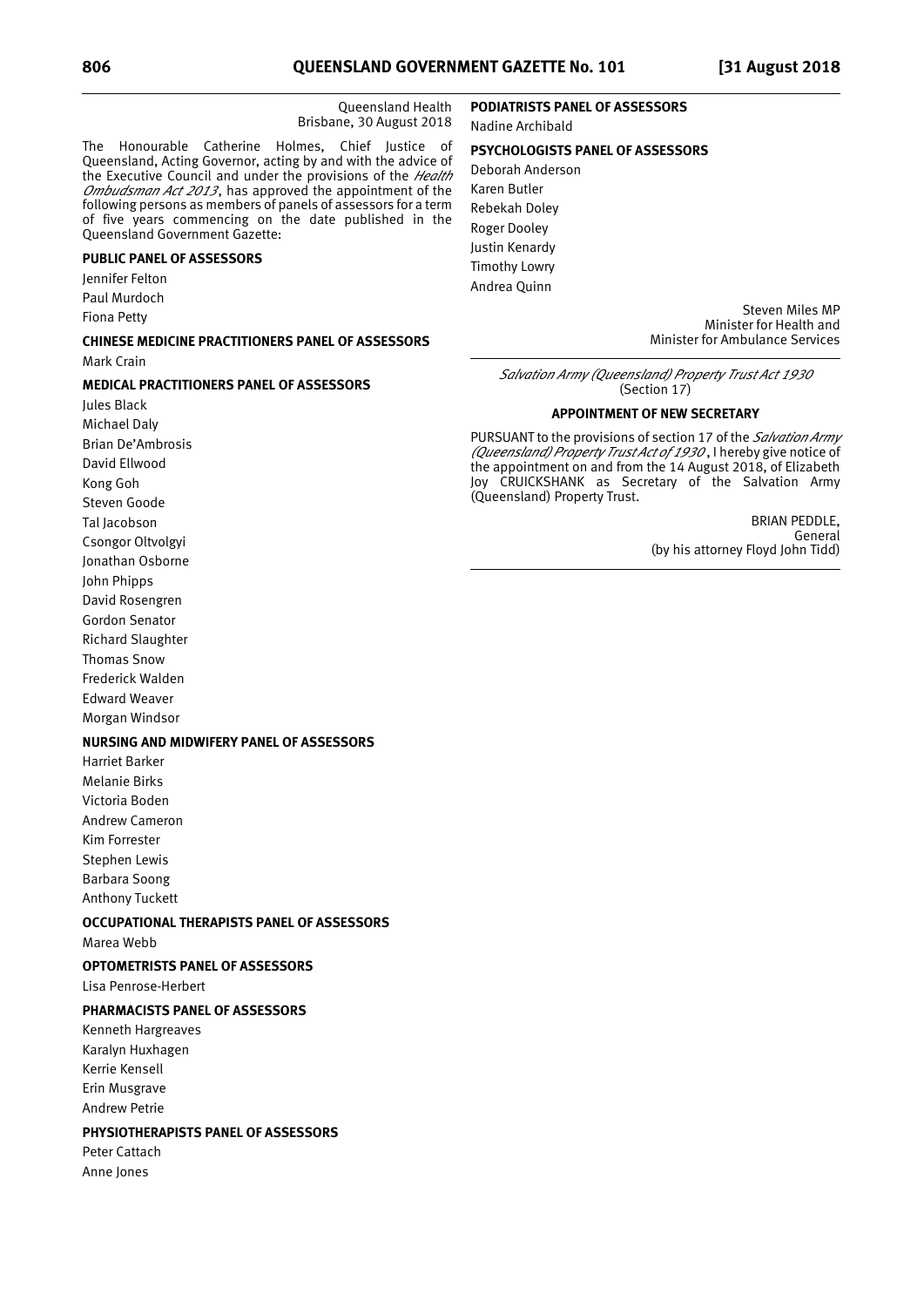### **NOTIFICATION OF THE FILLING OF ADVERTISED VACANCIES**

The following appointments to various positions have been made in accordance with the provisions of the *Public Service Act 2008* .

### **NOTIFICATION OF THE FILLING OF APPOINTMENTS PART I**

A public service officer, tenured general employee or a tenured public sector employee of a public sector unit listed in schedule 1 of *Public Service Regulation 2008* who wishes to appeal against a promotion listed in Part 1 must give a written Appeal Notice within 21 days following gazettal of the promotion to -

> Industrial Registrar Industrial Registry Email: **qirc.registry@qirc.qld.gov.au** Web Address: **www.qirc.qld.gov.au** for Appeal Notice

For general enquiries prior to lodgement of an appeal: Contact Industrial Registry on 1300 592 987 or email **QIRC.registry@qirc.qld.gov.au**

## **APPOINTMENT PART I – APPEALABLE**

| Reference<br>Number         | Vacancy                                                                                                                                                             | Date of<br>Appointment | Name of Appointee           | <b>Previous Position and Classification</b><br>(Unless otherwise indicated)                                                                                     |
|-----------------------------|---------------------------------------------------------------------------------------------------------------------------------------------------------------------|------------------------|-----------------------------|-----------------------------------------------------------------------------------------------------------------------------------------------------------------|
|                             | <b>DEPARTMENT OF ABORIGINAL AND TORRES STRAIT ISLANDER PARTNERSHIPS</b>                                                                                             |                        |                             |                                                                                                                                                                 |
| 279646/18                   | <b>Cabinet and Parliamentary Services</b><br>Officer, Executive Services, Corporate<br>Services, Brisbane (AO5)                                                     |                        | Date of duty Musu, Valerie  | Correspondence Service Support<br>Officer, Executive Services, Office of<br>the Director-General, Brisbane (AO3)                                                |
|                             | <b>DEPARTMENT OF CHILD SAFETY, YOUTH AND WOMEN</b>                                                                                                                  |                        |                             |                                                                                                                                                                 |
| 275635/18                   | Manager, Legal Policy, Policy and<br>Legislation, Strategic Policy and<br>Performance, Brisbane (AO8)                                                               |                        | Date of duty Struber, Trudy | Inquiry Secretary, Committee Office,<br>Parliament of Queensland,<br>Brisbane (AO7)                                                                             |
|                             | <b>DEPARTMENT OF COMMUNITIES, DISABILITY SERVICES AND SENIORS</b>                                                                                                   |                        |                             |                                                                                                                                                                 |
| 277722/18                   | Senior Administration Officer,<br><b>Accommodation Support and Respite</b><br>Services, Disability and Community<br>Services, Region - South West,<br>Ipswich (AO4) |                        | Date of duty Hewison, Lindy | Administration Officer, Ipswich<br>Workgroup, Accommodation Support<br>and Respite Services, Disability and<br>Community Services, South West,<br>Ipswich (AO3) |
|                             | <b>DEPARTMENT OF EDUCATION</b>                                                                                                                                      |                        |                             |                                                                                                                                                                 |
| C <sub>O</sub><br>244203/17 | Senior IT Service Centre Consultant,<br>IT Service Centre, Information and<br>Technologies Branch, Corporate<br>Services Division, Brisbane (AO4)                   |                        | 27-08-2018 Galeano, Sam     | IT Service Centre Consultant,<br>IT Service Centre, Information and<br>Technologies Branch, Corporate<br>Services Division, Brisbane (AO3)                      |
| CO.                         | <b>Manager, Education Systems</b><br>2786368/18 Engagement Unit, Information and<br>Technologies Branch, Corporate<br>Services Division, Brisbane (AO8)             | 27-08-2018             | McCafferty, Nicolas         | <b>Operations Manager, IT Service</b><br>Centre, Information and Technologies<br>Branch, Corporate Services Division,<br>Brisbane (AO7)                         |
| <b>SER</b><br>280854/18     | Head of Department - Mathematics<br>and Science, Palm Beach Currumbin<br>State High School, South<br>East Region (HOD)                                              | 10-09-2018             | Deague, Biance<br>Renee     | Teacher, Palm Beach Currumbin State<br>High School, South East Region (TCH)                                                                                     |
| <b>MER</b><br>283599/18     | Guidance Officer, Boondall State<br>School (0.6 FTE) and Kelvin Grove<br>State College (0.4 FTE), Metropolitan<br>Region (GO)                                       | 27-08-2018             |                             | Ireland, Melissa Jayne Guidance Officer, Boondall State<br>School, Metropolitan Region (GO)                                                                     |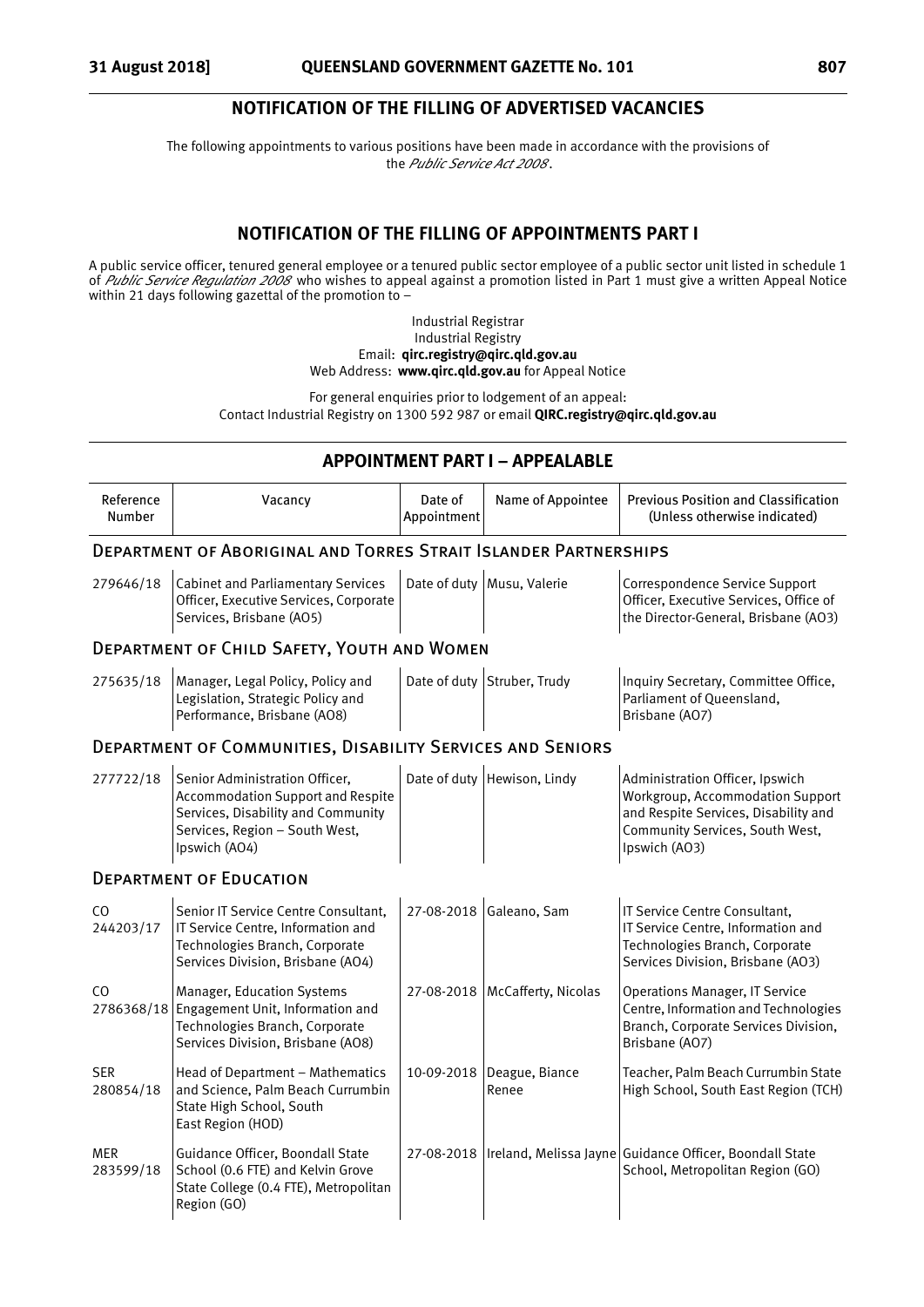| Reference<br>Number | Vacancy                                                                                                                                                                                         | Date of<br>Appointment      | Name of Appointee               | <b>Previous Position and Classification</b><br>(Unless otherwise indicated)                                                                                                                                                                     |
|---------------------|-------------------------------------------------------------------------------------------------------------------------------------------------------------------------------------------------|-----------------------------|---------------------------------|-------------------------------------------------------------------------------------------------------------------------------------------------------------------------------------------------------------------------------------------------|
|                     | <b>DEPARTMENT OF ENVIRONMENT AND SCIENCE</b>                                                                                                                                                    |                             |                                 |                                                                                                                                                                                                                                                 |
| 276510/18           | Principal Policy Officer,<br><b>Conservation and Biodiversity</b><br>Programs, Conservation and<br><b>Biodiversity Strategy, Conservation</b><br>and Sustainability Services,<br>Brisbane (AO7) |                             | Date of duty Rayner, Carole     | Principal Environmental Assessment<br>Officer, Impact Assessment and<br><b>Operational Support, Regulatory</b><br><b>Capability and Customer Service</b><br>Branch, Environmental Services and<br>Regulation, Brisbane (PO4)                    |
| 281389/18           | Science Leader, Land Surface<br>Sciences, Science Delivery, Science,<br>Dutton Park (PO6)                                                                                                       | Date of duty   Tindall, Dan |                                 | Principal Scientist, Land Surface<br>Sciences, Science Delivery, Science,<br>Dutton Park (PO5)                                                                                                                                                  |
| 274634/18           | Senior Environmental Officer,<br>Industry and Development, Industry<br>Development and South Queensland<br>Compliance, Environmental Services<br>and Regulation, Brisbane (PO3)                 |                             | Date of duty Rao, Radhika       | Environmental Officer, Industry and<br>Development, Industry Development<br>and South Queensland Compliance,<br><b>Environmental Services and</b><br>Regulation, Brisbane (PO2)                                                                 |
|                     | <b>DEPARTMENT OF HOUSING AND PUBLIC WORKS</b>                                                                                                                                                   |                             |                                 |                                                                                                                                                                                                                                                 |
| 261213/17           | Senior Housing Officer, South/West<br>Region, Service Delivery, Housing and<br>Homelessness Services,<br>Toowoomba (AO4)                                                                        |                             | Date of duty Elliott, Kimberley | Housing Officer, South/West Region,<br>Service Delivery, Housing<br>Homelessness and Sport,<br>Toowoomba (AO3)                                                                                                                                  |
| 279453/18           | Rent Connect Officer, South/West<br>Region, Service Delivery, Housing and<br>Homelessness Services,<br>Toowoomba (AO5)                                                                          |                             | Date of duty O'Neill, Renarda   | Senior Housing Officer, South/West<br>Region, Service Delivery, Housing<br>Homelessness and Sport,<br>Toowoomba (AO4)                                                                                                                           |
|                     | #275128/18 Payroll Officer, Payroll and<br>Establishment Services, Service<br>Delivery, Queensland Shared<br>Services, Brisbane (AO4)                                                           | Date of duty Quinn, Julia   |                                 | Service Delivery Officer, Payroll and<br>Establishment Services, Queensland<br>Shared Service, Service Delivery,<br>Digital Technology and Services,<br>Department of Science, Information<br>Technology and Innovation,<br>Woolloongabba (AO3) |
|                     | #275170/18 Senior Payroll Officer, Payroll and<br>Establishment Services, Service<br>Delivery, Queensland Shared<br>Services, Townsville (AO5)                                                  |                             | Date of duty Angel, Michelle    | Payroll Officer, Payroll and<br>Establishment Services, Service<br>Delivery, Queensland Shared<br>Services, Department of Science,<br>Information Technology and<br>Innovation, Woolloongabba (AO4)                                             |
| 280246/18           | Senior Records Officer, Finance and<br>Document Services, Service Delivery,<br>Queensland Shared Services,<br>Woolloongabba (AO5)                                                               |                             | Date of duty Evans, Melinda     | Records Officer, Finance and<br>Document Services, Service Delivery,<br>Queensland Shared Services,<br>Woolloongabba (AO4)                                                                                                                      |

### **APPOINTMENT PART I – APPEALABLE**

# Location advertised as Brisbane, Townsville and Rockhampton.

### Department of Justice and Attorney-General

| <b>Finance and Administration Officer.</b> |  | Administration Officer, Policy Vehicle |
|--------------------------------------------|--|----------------------------------------|
| Policy Finance and Administration,         |  | Fleet Finance and Administration,      |
| Facilities Services, Corporate             |  | Facilities Services, Corporate         |
| Services, Brisbane (AO4)                   |  | Services, Brisbane (AO3)               |
|                                            |  | Date of duty Seeto, Fiona              |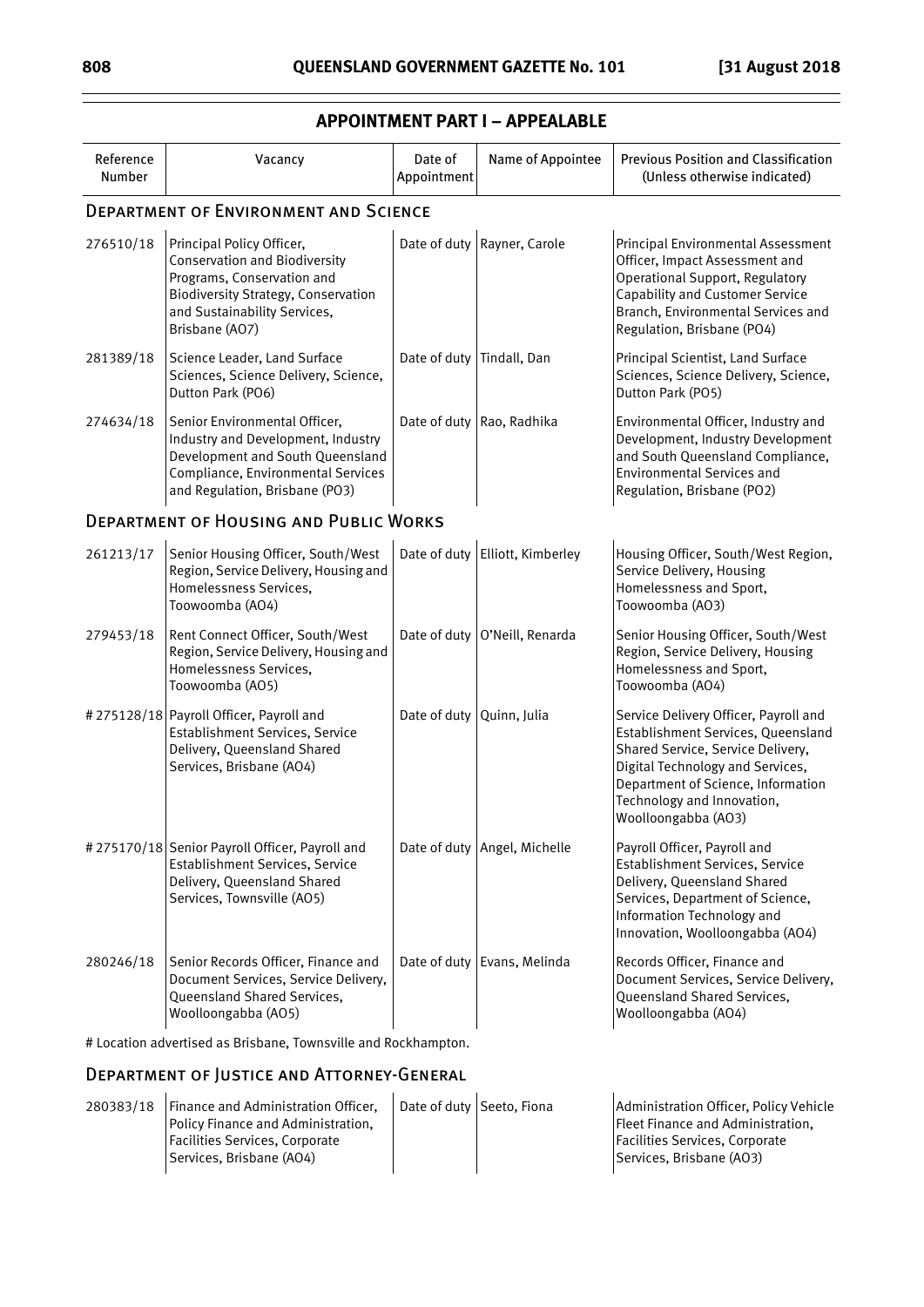| Reference<br>Number | Vacancy                                                                                                                                                                                                   | Date of<br>Appointment | Name of Appointee                | <b>Previous Position and Classification</b><br>(Unless otherwise indicated)                                                                                                                                     |
|---------------------|-----------------------------------------------------------------------------------------------------------------------------------------------------------------------------------------------------------|------------------------|----------------------------------|-----------------------------------------------------------------------------------------------------------------------------------------------------------------------------------------------------------------|
| 262344/17           | Deputy Registrar, Supreme District<br>and Land Courts Service, Queensland<br>Courts Service, Justice Services,<br>Brisbane (AO4)                                                                          | Date of duty           | Buchan, Shana                    | Administrative Officer, Supreme<br>District and Land Courts Services,<br>Queensland Courts Service, Justice<br>Services, Brisbane (AO2)                                                                         |
| 272439/18           | Senior Registrar, Supreme District<br>and Land Courts Service, Queensland<br>Courts Service, Justice Services,<br>Brisbane (AO6)                                                                          |                        | Date of duty   Padovan, Nichole  | Deputy Registrar, Data Management<br>and Listings, Supreme District and<br>Land Courts Registry, Supreme<br>District and Land Courts Service,<br>Queensland Courts Service, Justice<br>Services, Brisbane (AO4) |
| 281636/18           | Business Manager, Blue Card<br>Services, Community Justice Services,<br>Justice Services, Brisbane (AO7)                                                                                                  |                        | Date of duty Schloss, Deanne     | Senior Program Officer, Victim Assist<br>Queensland, Community Justice<br>Services, Justice Services,<br>South Brisbane (AO6)                                                                                   |
| 281610/18           | Senior Procurement Officer, Financial<br>Services, Corporate Services,<br>Brisbane (AO5)                                                                                                                  |                        | Date of duty   McManis, Michelle | Procurement Officer, Procurement<br>Services, Asset and Procurement<br>Services, Business Services, Public<br>Safety Business Agency, Department<br>of Police, Brisbane (AO4)                                   |
| 276347/18           | Practice Manager, Office of the<br>Director of Public Prosecutions,<br>Townsville Chambers, North<br>Queensland Region, Office of the<br>Director of Public Prosecutions,<br>Rockhampton/Townsville (PO5) |                        | Date of duty   Lowrie, Andrew    | Senior Legal Officer, Townsville<br>Chambers, North Queensland Region,<br>Office of the Director of Public<br>Prosecutions, Townsville (PO4)                                                                    |
|                     | DEPARTMENT OF NATURAL RESOURCES, MINES AND ENERGY                                                                                                                                                         |                        |                                  |                                                                                                                                                                                                                 |
| 278515/18           | Senior Project Officer, Land Systems<br>and Spatial Information Access, Land<br>and Spatial Information, Natural<br>Resources, Dutton Park (AO6)                                                          |                        | Date of duty   Balazs, Tamas     | Project Officer, Land System and<br>Spatial Information Access, Land and<br>Spatial Information, Natural<br>Resources, Department of Natural<br>Resources and Mines,<br>Woolloongabba (AO5)                     |
|                     | * 251003/17 Senior Spatial Information Officer,<br>Planning Information and<br>Assessment, South Region, Natural<br>Resources, Maryborough (PO4)                                                          |                        | Date of duty Robinson, Alistair  | Senior Spatial Information Officer,<br>Planning Information and<br>Assessment, South Region, Natural<br>Resources, Maryborough (PO3)                                                                            |

### **APPOINTMENT PART I – APPEALABLE**

\* This vacancy was advertised under the former departmental name of Department of Natural Resources and Mines.

### Queensland Corrective Services

| 279079/18 | Senior Program Delivery Officer,<br><b>Custodial Operations, Statewide</b><br>Operations, Wacol (PO4)                                                 |                           | Date of duty Cantwell, Hanna | Program Delivery Officer level 2,<br><b>Custodial Operations, Statewide</b><br>Operations, Wacol (PO3)                                     |
|-----------|-------------------------------------------------------------------------------------------------------------------------------------------------------|---------------------------|------------------------------|--------------------------------------------------------------------------------------------------------------------------------------------|
| 280753/18 | District Manager, South Coast Region,<br>Probation and Parole, Statewide<br>Operations, Southport (AO8)                                               | Date of duty Sealey, Chel |                              | District Manager, South Coast Region,<br>Probation and Parole, Statewide<br>Operations, Burleigh Heads (AO7)                               |
| 282591/18 | Senior Psychologist, Brisbane<br>Women's Correctional Centre -<br>Offender Development, Custodial<br>Operations, Statewide Operations,<br>Wacol (PO4) |                           | Date of duty Ready, Emily    | Psychologist, Offender Development,<br>Brisbane Women's Correctional<br>Centre, Custodial Operations,<br>Statewide Operations, Wacol (PO3) |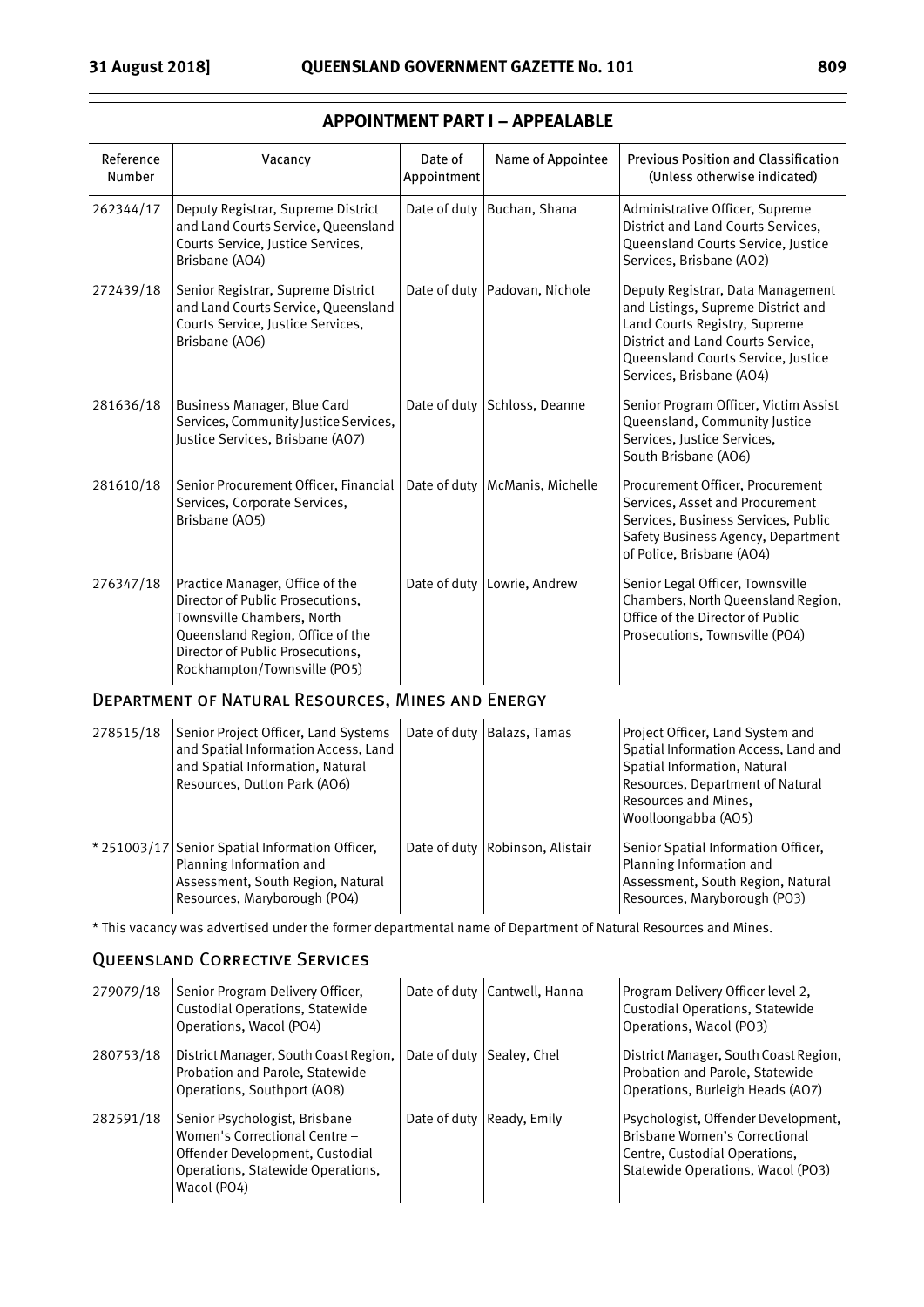| Reference<br>Number | Vacancy                                                                                                                                                   | Date of<br>Appointment    | Name of Appointee                  | <b>Previous Position and Classification</b><br>(Unless otherwise indicated)                                                                                 |
|---------------------|-----------------------------------------------------------------------------------------------------------------------------------------------------------|---------------------------|------------------------------------|-------------------------------------------------------------------------------------------------------------------------------------------------------------|
|                     | <b>QUEENSLAND POLICE SERVICE</b>                                                                                                                          |                           |                                    |                                                                                                                                                             |
| 257143/17           | Team Leader, Policelink and<br>Programs, Community Contact<br>Command, Specialist Operations,<br>Zillmere, Brisbane (AO5)                                 |                           | Date of duty Gilchrist, Chloe Anne | Client Service Officer, Policelink and<br>Programs, Community Contact<br>Command, Crime Counter - Terrorism<br>and Specialist Operations,<br>Zillmere (AO3) |
| 278894/18           | <b>Building Services Coordinator,</b><br>Protective Services - Operations,<br><b>Operations Support Command,</b><br>Specialist Operations, Brisbane (OO5) |                           | Date of duty   Barr, Robert Andrew | Senior Protective Security Officer,<br>Protective Services, Operations<br>Support Command,<br>Brisbane (003)                                                |
|                     | <b>QUEENSLAND TREASURY</b>                                                                                                                                |                           |                                    |                                                                                                                                                             |
| 254016/17           | Senior Review Officer, Administrative<br>Review, Resolution, Office of State<br>Revenue, Brisbane (AO6)                                                   |                           | Date of duty   Martin, Lauren      | Assistant Review Officer,<br>Administrative Review, Resolution,<br>Office of State Revenue, Brisbane (AO4)                                                  |
| 271617/18           | Revenue Officer - Level 2, Assessing,<br>Duties and Grants, Office of State<br>Revenue, Brisbane (AO4)                                                    | Date of duty   Mata, Kiwi |                                    | Investigations Officer - Level 1,<br>Payroll Tax, Office of State Revenue,<br>Brisbane (AO3)                                                                |
|                     | DEPARTMENT OF STATE DEVELOPMENT, MANUFACTURING, INFRASTRUCTURE AND PLANNING                                                                               |                           |                                    |                                                                                                                                                             |
| 275664/18           | Principal Economic Development<br>Officer, Mackay-Isaac-Whitsunday,<br>North Region, Regional Economic<br>Development, Mackay (AO7)                       |                           | Date of duty Berardi, Peter        | Senior Economic Development<br>Officer, Mackay-Isaac-Whitsunday,<br>North Region, Regional Economic<br>Development, Mackay (AO6)                            |

### **APPOINTMENT PART I – APPEALABLE**

### **NOTIFICATION OF THE FILLING OF APPOINTMENTS PART II**

Appointments have been approved to the undermentioned vacancies. Appeals do not lie against these appointments.

### **APPOINTMENTS PART II – NON-APPEALABLE**

| Reference<br>Number     | Vacancy                                                                                                                             | Date of Appointment | Name of Appointee          |
|-------------------------|-------------------------------------------------------------------------------------------------------------------------------------|---------------------|----------------------------|
|                         | <b>DEPARTMENT OF EDUCATION</b>                                                                                                      |                     |                            |
| CO.<br>281124/18        | Director, Training Assets, Training and Skills Division,<br>Department of Employment, Small Business and<br>Training, Brisbane (SO) | 10-09-2018          | Levy, Marc                 |
| <b>SER</b><br>281205/18 | Head of School, Palm Beach Currumbin State High<br>School, South East Region (SL4)                                                  | 10-09-2018          | Cleary, Alyce Marie        |
| <b>SER</b><br>281200/18 | Head of Special Education Services, Ormeau Woods<br>State High School, South East Region (HOSES3)                                   | 27-10-2018          | McCarthy, Joel Timothy     |
| <b>SER</b><br>280521/18 | Deputy Principal, Ormeau Woods State High School,<br>South East Region (DSL3)                                                       | 08-10-2018          | Brazeau, Nicole            |
| <b>NCR</b><br>278791/18 | Principal, St Helens State School,<br>North Coast Region (SL3)                                                                      | 08-10-2018          | Burns-Atkinson, Kim Alicia |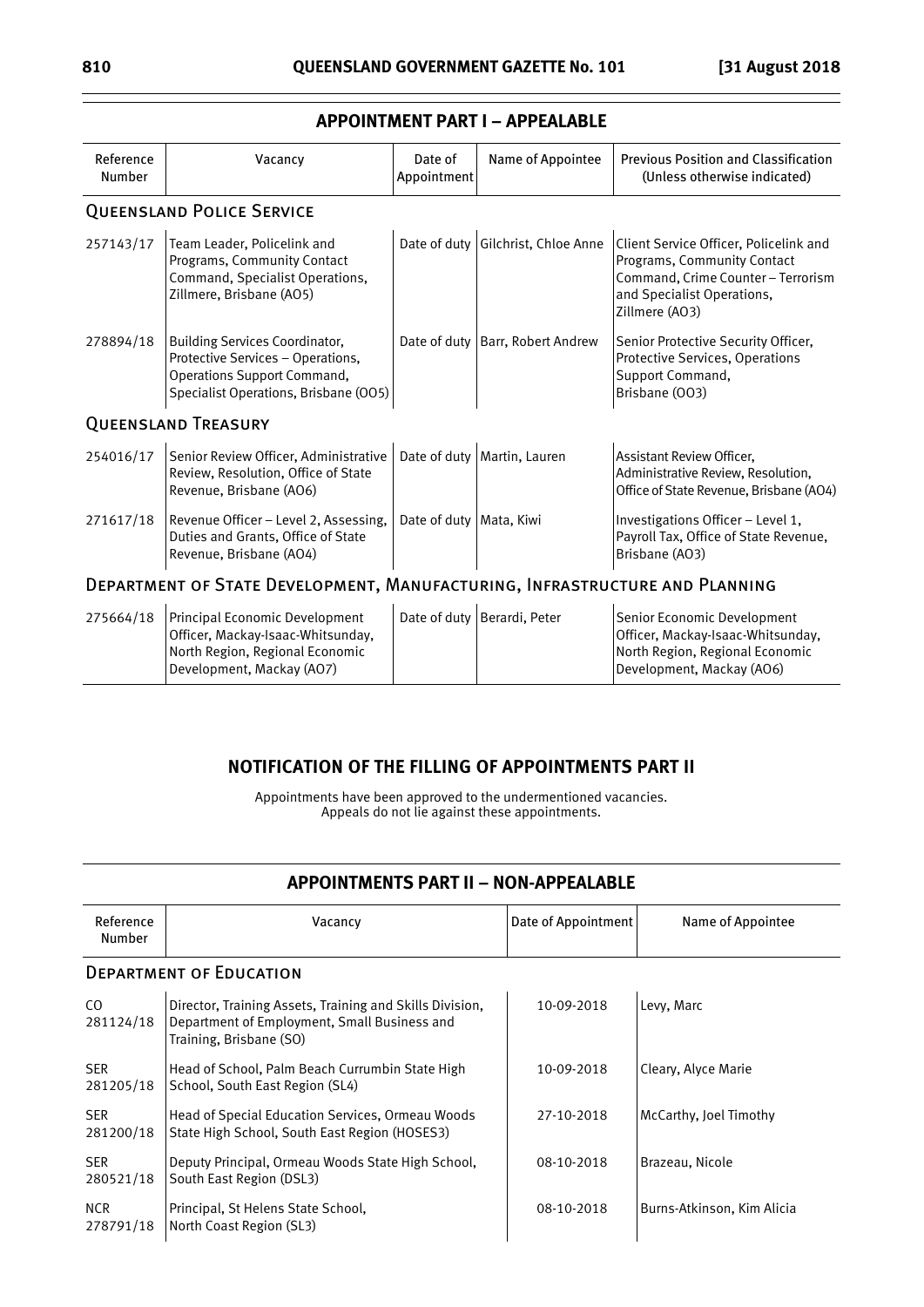### **APPOINTMENTS PART II – NON-APPEALABLE**

| Reference<br>Number                               | Vacancy                                                                                                                                                                          | Date of Appointment | Name of Appointee |  |  |
|---------------------------------------------------|----------------------------------------------------------------------------------------------------------------------------------------------------------------------------------|---------------------|-------------------|--|--|
|                                                   | <b>DEPARTMENT OF EDUCATION - OFFICE OF INDUSTRIAL RELATIONS</b>                                                                                                                  |                     |                   |  |  |
|                                                   | *274735/18 Executive Director Work Health and Safety Compliance and<br>Field Services, Office of the Senior Director, Compliance<br>and Business Engagement, Brisbane (Sect 122) | Date of duty        | Dennett, Marc     |  |  |
| * Contract for three (3) years.                   |                                                                                                                                                                                  |                     |                   |  |  |
| DEPARTMENT OF NATURAL RESOURCES, MINES AND ENERGY |                                                                                                                                                                                  |                     |                   |  |  |
|                                                   | #277510/18   Inspector of Mines, North Region, Coal Inspectorate,<br>Resources Safety and Health, Mackay (SO)                                                                    | Date of duty        | Nugent, Geoffrey  |  |  |
| # Contract for three (3) years.                   |                                                                                                                                                                                  |                     |                   |  |  |
| <b>QUEENSLAND TREASURY</b>                        |                                                                                                                                                                                  |                     |                   |  |  |
| 280590/18                                         | Director Administrative Review, Legal Services Unit,<br>Legal and Administrative Review Office, Risk and<br>Intelligence, Brisbane (SO)                                          | Date of duty        | Hibbert, Meghan   |  |  |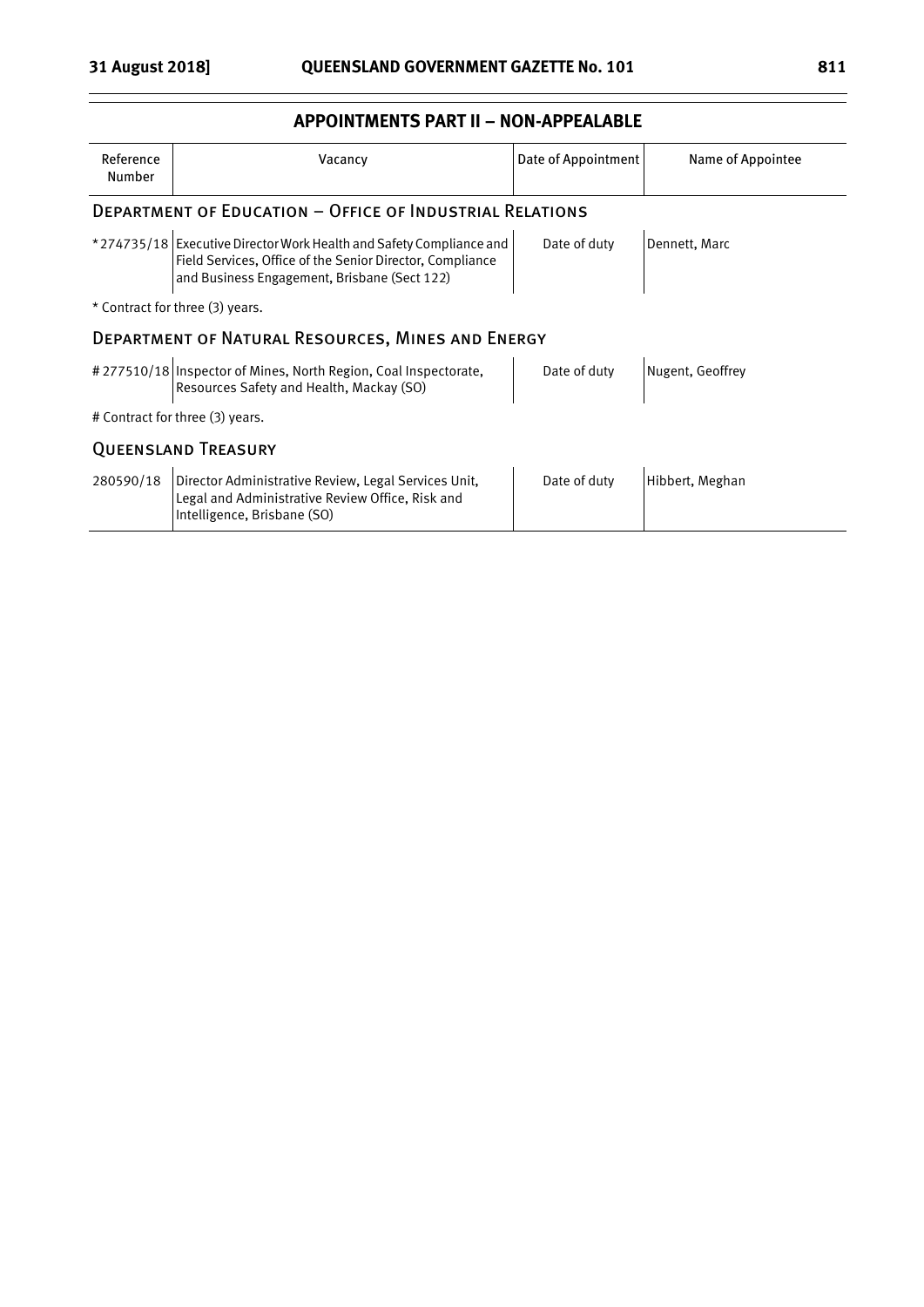ı,

| <b>GOVERNMENT AND PUBLIC NOTICES IN THE GAZETTES AS FROM</b>                                         |          |                                                            |      |                   |     |                 |
|------------------------------------------------------------------------------------------------------|----------|------------------------------------------------------------|------|-------------------|-----|-----------------|
| 1 JULY 2013 INCLUDES 2.4% CPI INCREASE                                                               |          |                                                            |      |                   |     |                 |
|                                                                                                      |          | <b>New Price</b>                                           |      | <b>GST</b>        |     | Total           |
| <b>EXTRAORDINARY GAZETTE - FULL PAGE TEXT</b>                                                        |          |                                                            |      |                   |     |                 |
| Formatted electronic files or E-mail (check for compatibility) per page                              |          | \$227.77 \$                                                |      |                   |     | 22.78 \$ 250.55 |
|                                                                                                      |          |                                                            |      |                   |     |                 |
| <b>PROFESSIONAL REGISTER AND LISTS GAZETTES</b>                                                      |          |                                                            |      |                   |     |                 |
| Formatted electronic files or E-mail (check for compatibility) 0-50 pages                            |          | \$135.52\$                                                 |      |                   |     | 13.55 \$ 149.07 |
| Formatted electronic files or E-mail (check for compatibility) 51+ pages                             |          | \$115.42 \$                                                |      |                   |     | 11.54 \$ 126.96 |
|                                                                                                      |          |                                                            |      |                   |     |                 |
| NATURAL RESOURCES AND MINES GAZETTE AND TRANSPORT AND MAIN ROADS GAZETTE                             |          |                                                            |      |                   |     |                 |
| Formatted electronic files or E-mail (check for compatibility) per page                              |          | $$143.79$ \$                                               |      |                   |     | 14.38 \$ 158.17 |
|                                                                                                      |          |                                                            |      |                   |     |                 |
| <b>LOCAL GOVERNMENT GAZETTE</b>                                                                      |          |                                                            |      |                   |     |                 |
| Formatted electronic files or E-mail (must be compatible) Full page text                             |          | \$227.77 \$                                                |      |                   |     | 22.78 \$ 250.55 |
| Formatted electronic files or E-mail (that require formatting to make compatible) Full page text     |          | \$264.06\$                                                 |      |                   |     | 26.41 \$ 290.47 |
| Single column, all copy to set                                                                       | S        | 2.42 <sup>5</sup>                                          |      | 0.24S             |     | 2.66            |
| Double column, all to set                                                                            | S.       | 4.90 \$                                                    |      | 0.49 <sub>5</sub> |     | 5.39            |
| Single column, formatted electronic files or E-mail (check for compatibility)                        | \$.      | 0.88 <sup>5</sup>                                          |      | 0.09 <sub>5</sub> |     | 0.97            |
| Double column, formatted electronic files or E-mail (check for compatibility)                        | Ś.       | 1.78 <sub>5</sub>                                          |      | 0.18 <sub>5</sub> |     | 1.96            |
|                                                                                                      |          |                                                            |      |                   |     |                 |
| VACANCIES GAZETTE IS NO LONGER PUBLISHED - APPOINTMENT NOTICES NOW APPEAR WITHIN THE GENERAL GAZETTE |          |                                                            |      |                   |     |                 |
|                                                                                                      |          |                                                            |      |                   |     |                 |
| <b>GENERAL GAZETTE - FULL PAGE TEXT</b>                                                              |          |                                                            |      |                   |     |                 |
| Formatted electronic files or E-mail (must be compatible)                                            |          | \$ 227.77 \$ 22.78 \$ 250.55                               |      |                   |     |                 |
| Formatted electronic files or E-mail (that require formatting to make compatible)                    |          | \$264.06\$                                                 |      |                   |     | 26.41 \$ 290.47 |
| <b>GENERAL GAZETTE - PER MM TEXT</b>                                                                 |          |                                                            |      |                   |     |                 |
|                                                                                                      |          |                                                            |      | 0.24              |     | 2.66            |
| Single column, all copy to set<br>Double column, all to set                                          | \$<br>\$ | 2.42 <sup>5</sup><br>4.90 S                                |      | 0.49 <sup>5</sup> | - S | 5.39            |
| Single column, formatted electronic files or E-mail (check for compatibility)                        | \$       | 0.88 <sub>5</sub>                                          |      | 0.09              | -S  | 0.97            |
| Double column, formatted electronic files or E-mail (check for compatibility)                        | \$       | 1.78                                                       | - \$ | 0.18              | S   | 1.96            |
|                                                                                                      |          |                                                            |      |                   |     |                 |
| GENERAL GAZETTE - APPOINTMENT NOTICES PART I (APPEALABLE) AND PART II (NON-APPEALABLE)               |          |                                                            |      |                   |     |                 |
| <b>APPOINTMENTS - PART   &amp; PART II</b>                                                           |          |                                                            |      |                   |     |                 |
| 2 lines                                                                                              | S.       | 44.28 \$                                                   |      | 4.43 S            |     | 48.71           |
| 3 lines                                                                                              | S.       | 61.99 \$                                                   |      | 6.20              | S.  | 68.19           |
| 4 lines                                                                                              | S.       | 79.70 \$                                                   |      |                   |     | 7.97 \$ 87.67   |
| 5 lines                                                                                              | S        | $92.98 \quad 5$                                            |      |                   |     | 9.30 \$ 102.28  |
| 6 lines                                                                                              |          | $$110.69$ \$                                               |      |                   |     | 11.07 \$ 121.76 |
| 7 lines                                                                                              |          | \$123.97 \$                                                |      |                   |     | 12.40 \$ 136.37 |
| 8 lines                                                                                              |          | \$137.25\$                                                 |      |                   |     | 13.73 \$ 150.98 |
| 9 lines                                                                                              |          | \$150.54\$                                                 |      |                   |     | 15.05 \$ 165.59 |
|                                                                                                      |          |                                                            |      |                   |     |                 |
| <b>SUBMISSION DEADLINES:</b>                                                                         |          |                                                            |      |                   |     |                 |
| <b>DEPARTMENTAL APPOINTMENT SUBMISSIONS - PART   &amp; PART    </b>                                  |          | before 12 noon on Tuesday                                  |      |                   |     |                 |
| <b>GENERAL GAZETTE SUBMISSIONS</b><br><b>LOCAL GOVERNMENT GAZETTE SUBMISSIONS</b>                    |          | before 12 noon on Wednesday<br>before 12 noon on Wednesday |      |                   |     |                 |
| <b>EXTRAORDINARY GAZETTE SUBMISSIONS</b>                                                             |          | any day of the week                                        |      |                   |     |                 |
|                                                                                                      |          |                                                            |      |                   |     |                 |
| For more information regarding Gazette notices, please email: gazette@hpw.qld.gov.au                 |          |                                                            |      |                   |     |                 |
| Prices are GST inclusive unless otherwise stated.                                                    |          |                                                            |      |                   |     |                 |
|                                                                                                      |          |                                                            |      |                   |     |                 |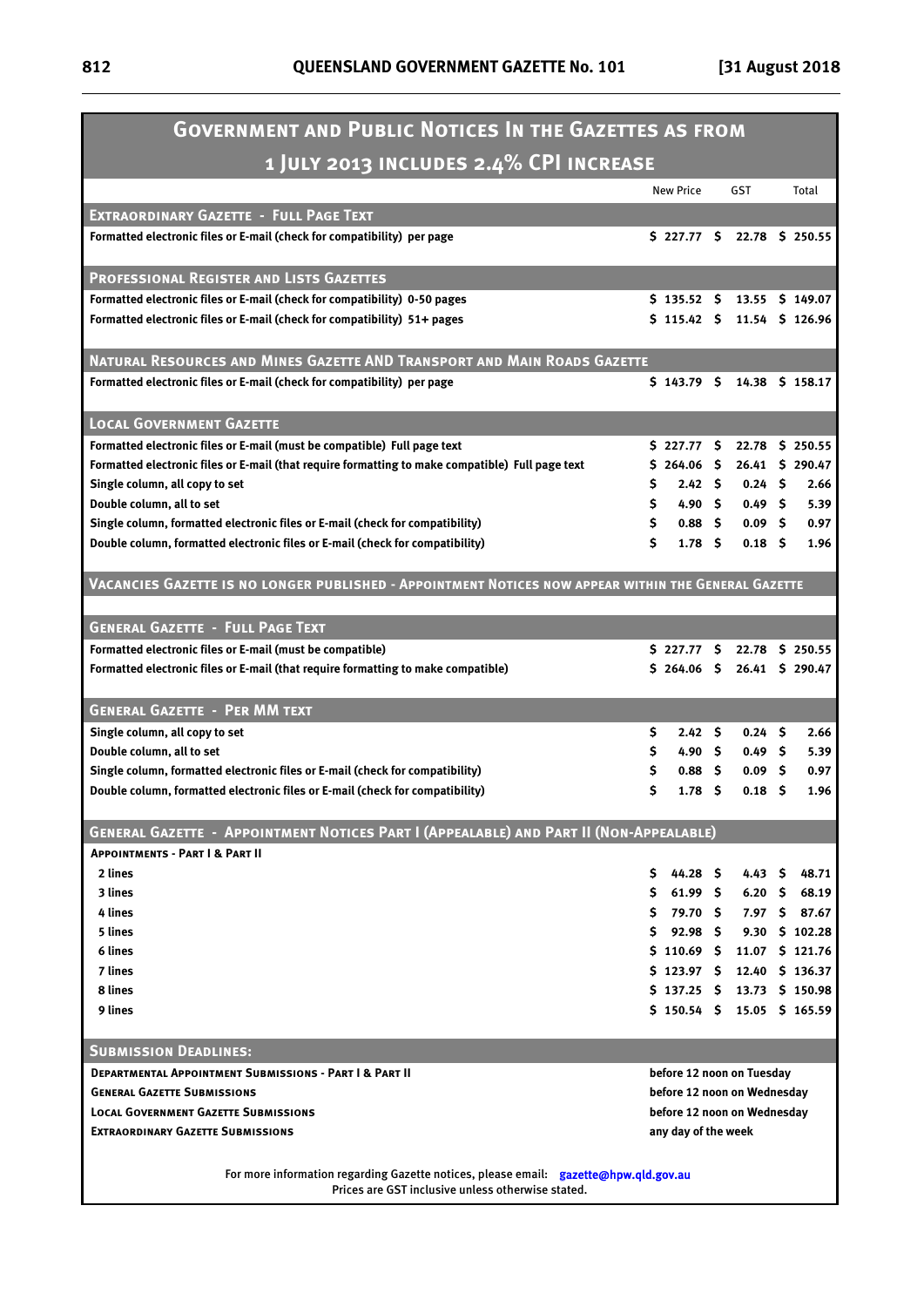*Acquisition of Land Act 1967*

### **TAKING OF LAND NOTICE BALONNE SHIRE COUNCIL**

Balonne Shire Council ('the Council') hereby declares that an easement in the land described in the Schedule below is taken by the Council as constructing authority for flood mitigation purposes on and from the date of publication of this notice in the Gazette in accordance with ss. 15B and 15D of the *Acquisition of Land Act 1967* as the taking of the land is the subject of a written Agreement dated 1 August 2018 between the Council and the affected Landowner and is taken with the consent of every affected person.

#### **Schedule Land Taken**

Easement M in Lot 2 on RP 103981 on SP 266713 being an area of 24m2 and

Easement N in Lot 1 on RP 103981 on SP 266713 being an area  $of 24m<sup>2</sup>$ 

which are shown as Easements, in Schedule 1 of the Agreement.

> CHIEF EXECUTIVE OFFICER BALONNE SHIRE COUNCIL

#### *Electricity Act 1994*

#### **CODE REVISION NOTICE**

Pursuant to Section 120J of the *Electricity Act 1994* (Qld), the Queensland Competition Authority (QCA) advises that revisions to the Electricity Distribution Network Code (the Code) were taken to have been approved by the Minister for Natural Resources, Mines and Energy under Section 120I(5) of the *Electricity Act 1994* (Qld).

The revised Code (version 3) came into effect on and from 31 August 2018.

A copy of the revised Code can be obtained free of charge from the QCA website at **www.qca.org.au** or by phone on (07) 3222 0555.

#### *Planning Act 2016*

#### **NOTICE OF THE MAKING BY THE MINISTER FOR STATE DEVELOPMENT, MANUFACTURING, INFRASTRUCTURE AND PLANNING OF AMENDMENT TO TEMPORARY LOCAL PLANNING INSTRUMENT No. 1 of 2018 (WASTE ACTIVITY REGULATION) (TLPI 01/18)**

#### **IPSWICH CITY COUNCIL LOCAL GOVERNMENT AREA**

I, the Honourable Cameron Dick MP, Minister for State Development, Manufacturing, Infrastructure and Planning notify that I have made an amendment to TLPI 01/18 in accordance with section 27(3) of the *Planning Act 2016* and the Minister's Guidelines and Rules July 2017. The amendment to TLPI 01/18 will start to have effect on the day on which this notice is published in the Queensland Government Gazette. The TLPI  $01/18$  will have effect for a period not exceeding two years from the effective day being 6 April 2018 or such longer period as may be permitted by law or unless repealed sooner.

#### **Purpose and General Effect**

TLPI 01/18 is a temporary local planning instrument under section 23 of the *Planning Act 2016* . Under section 23(3) of the *Planning Act 2016* , a temporary local planning instrument may suspend or otherwise affect the operation of another local planning instrument, but does not amend or repeal the instrument.

TLPI 01/18 is intended to regulate applications for new or expanded waste activities on land within the TLPI boundary on the Swanbank / New Chum Waste Activity Area Map (Attachment A to the TLPI), (located within the Ipswich City

Council local government area) to ensure this regionally significant economic area is appropriately regulated to protect existing, approved or planned sensitive land uses from adverse impacts associated with waste activities.

### **Location of Area to which TLPI 01/18 Applies**

TLPI 01/18 applies only to part of the Ipswich City Council local government area, namely the land identified as within the TLPI boundary on the Swanbank / New Chum Waste Activity Area Map which is Attachment A to TLPI 01/18.

#### **Further Information**

Copies of TLPI 01/18 are available for inspection and purchase from the Department of State Development, Manufacturing, Infrastructure and Planning's (DSDMIP) South East Queensland (West) regional office, Level 4, 117 Brisbane Street, Ipswich. TLPI 01/18 can also be viewed by searching for 'Temporary Local Planning Instrument 01/18' at **planning.dsdmip.qld.gov.au.**

For more information please either visit the Council Customer Service Centre or telephone DSDMIP on (07) 3432 2424.

> CAMERON DICK MP Minister for State Development, Manufacturing, Infrastructure and Planning

*Queensland Heritage Act 1992*

### **DEPARTMENT OF ENVIRONMENT AND SCIENCE Heritage Register Decision**

Under the provisions of s.54 of the *Queensland Heritage Act1992*, the Department of Environment and Science gives public notice that on 23 August 2018 the Queensland Heritage Council entered in the Queensland Heritage Register the following as State Heritage Places:

| HRN 650063 | Mitchelton   | Mitchelton State School<br>47 Glen Retreat Road           |
|------------|--------------|-----------------------------------------------------------|
| HRN 650065 | Mount Isa    | Spinifex State College Junior<br>Campus 6-12 Fifth Avenue |
| HRN 650080 | Kelvin Grove | Kelvin Grove State College<br>L'Estrange Terrace          |

*Transport Infrastructure Act 1994* 

#### **NOTIFICATION OF APPROVAL OF PORT OF MOURILYN LAND USE PLAN 2017**

Notice is given that the *Port of Mourilyan Land Use Plan 2017* has been approved in accordance with section 286 of the *Transport Infrastructure Act 1994*, and will take immediate effect from 31 August 2018.

Copies of the *Port of Mourilyan Land Use Plan 2017* will be available at **http://www.portsnorth.com.au/**

> MARK BAILEY MP Minister for Transport and Main Roads

*Transport Infrastructure Act 1994* 

#### **NOTIFICATION OF APPROVAL OF PORT OF KARUMBA LAND USE PLAN 2017**

Notice is given that the *Port of Karumba Land Use Plan 2017* has been approved in accordance with section 286 of the *Transport Infrastructure Act 1994*, and will take immediate effect from 31 August 2018.

Copies of the *Port of Karumba Land Use Plan 2017* will be available at **http://www.portsnorth.com.au/**

> MARK BAILEY MP Minister for Transport and Main Roads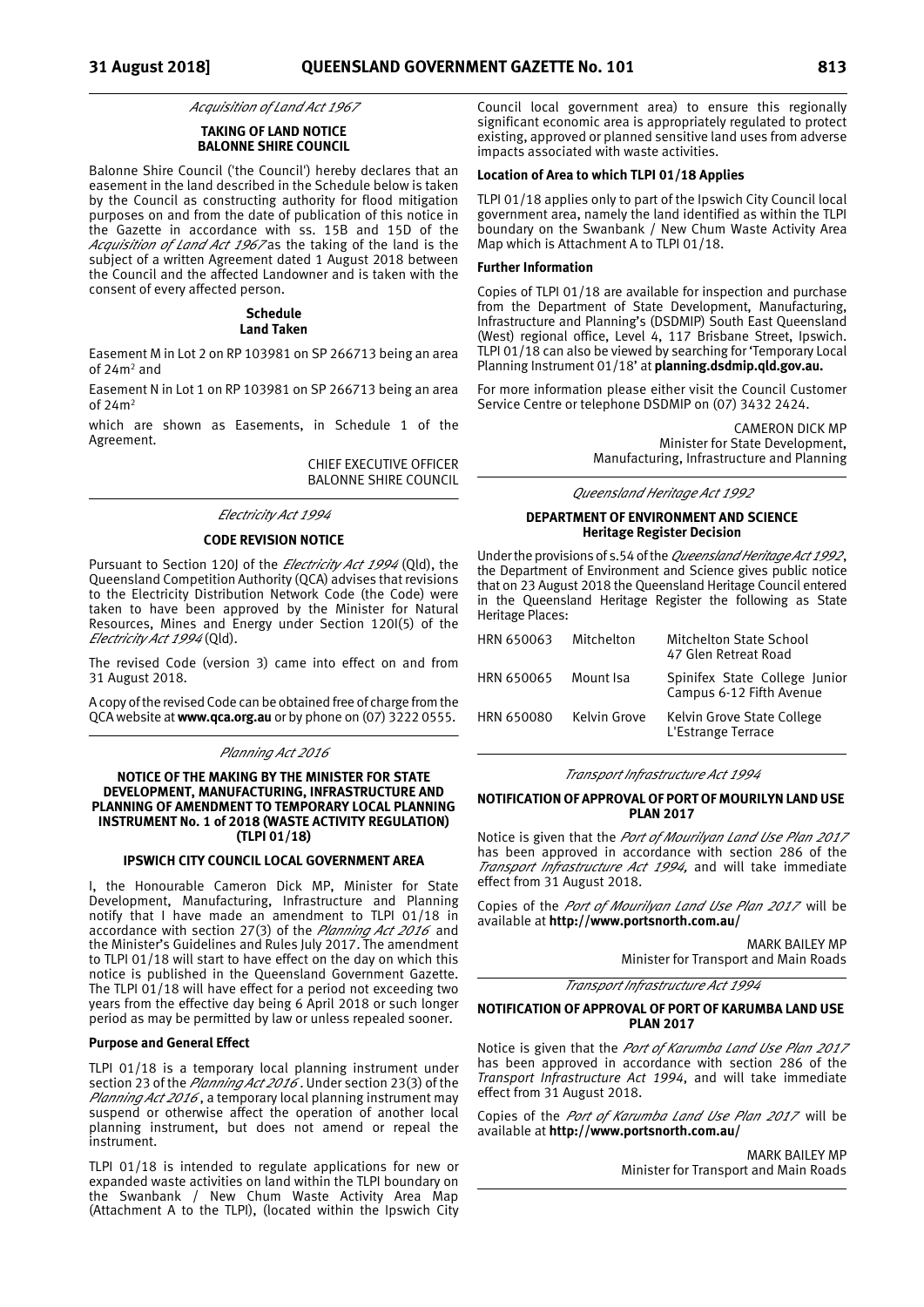*Transport Infrastructure Act 1994* 

#### **NOTIFICATION OF APPROVAL OF PORT OF CAPE FLATTERY LAND USE PLAN 2017**

Notice is given that the *Port of Cape Flattery Land Use Plan 2017* has been approved in accordance with section 286 of the *Transport Infrastructure Act 1994*, and will take immediate effect from 31 August 2018.

Copies of the *Port of Cape Flattery Land Use Plan 2017* will be available at **http://www.portsnorth.com.au/**

> MARK BAILEY MP Minister for Transport and Main Roads

*Transport Infrastructure Act 1994* 

### **NOTIFICATION OF APPROVAL OF PORT OF THURSDAY ISLAND LAND USE PLAN 2017**

Notice is given that the *Port of Thursday Island Land Use Plan <sup>2017</sup>* has been approved in accordance with section 286 of the *Transport Infrastructure Act 1994*, and will take immediate effect from 31 August 2018.

Copies of the *Port of Thursday Island Land Use Plan 2017* will be available at **http://www.portsnorth.com.au/**

> MARK BAILEY MP Minister for Transport and Main Roads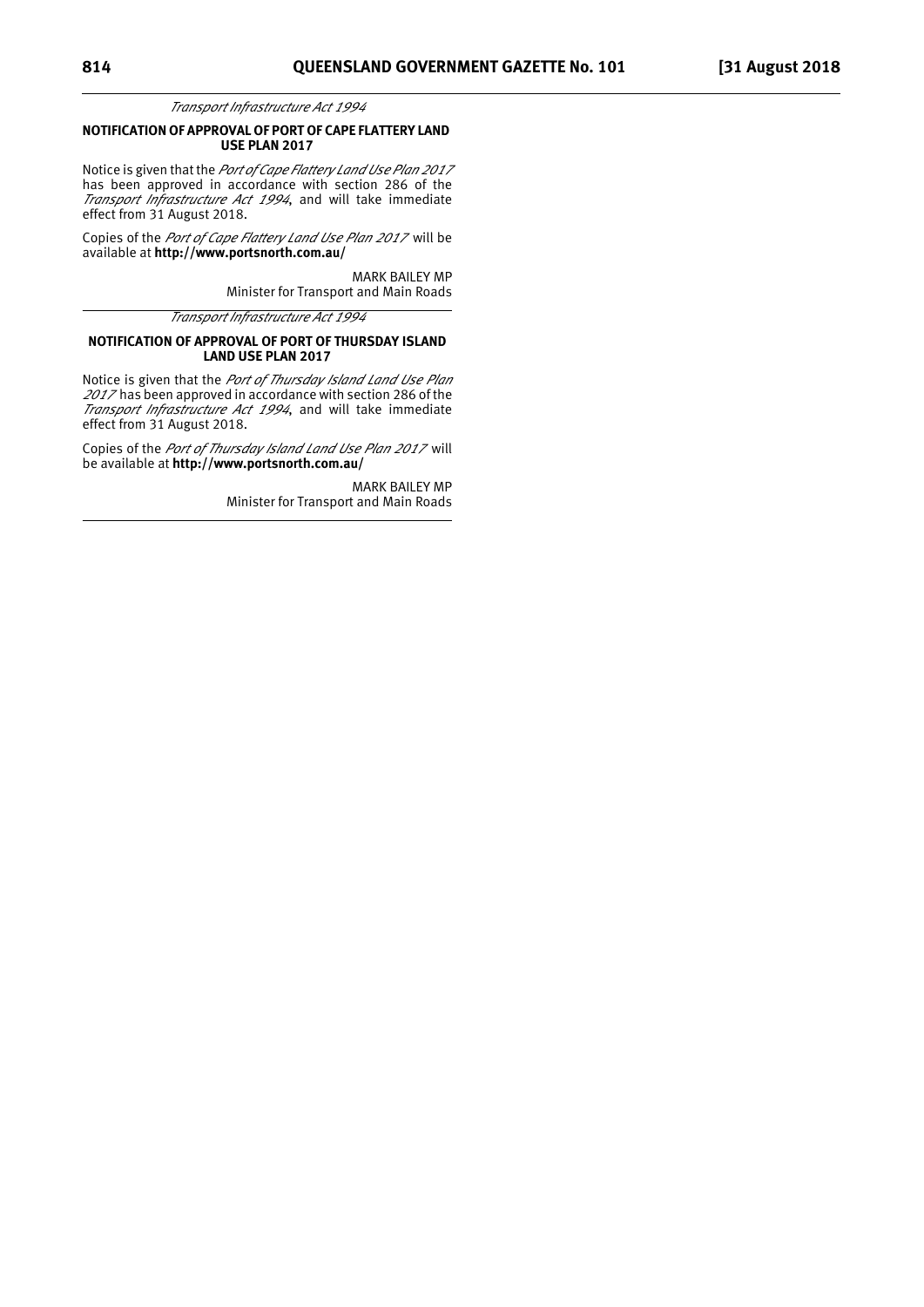## **Local Government Gazette Notices**

All submissions to the Local Government Gazette must be received **before 12 noon on Wednesdays** 

For example:

- Local Government Planning Schemes
- Making of Local Laws

Email your submission in Word or PDF Format to

### $g$ azette@hpw.qld.gov.au

A proof is formatted and emailed to you along with a quotation for your approval

## Payment indicates the proof is approved to be published

The **final approval** to publish must be completed by close of business Wednesday to be included in Friday's Gazette

The weeks Combined Gazette is placed online Friday morning and can be downloaded or viewed at www.qld.gov.au/publications